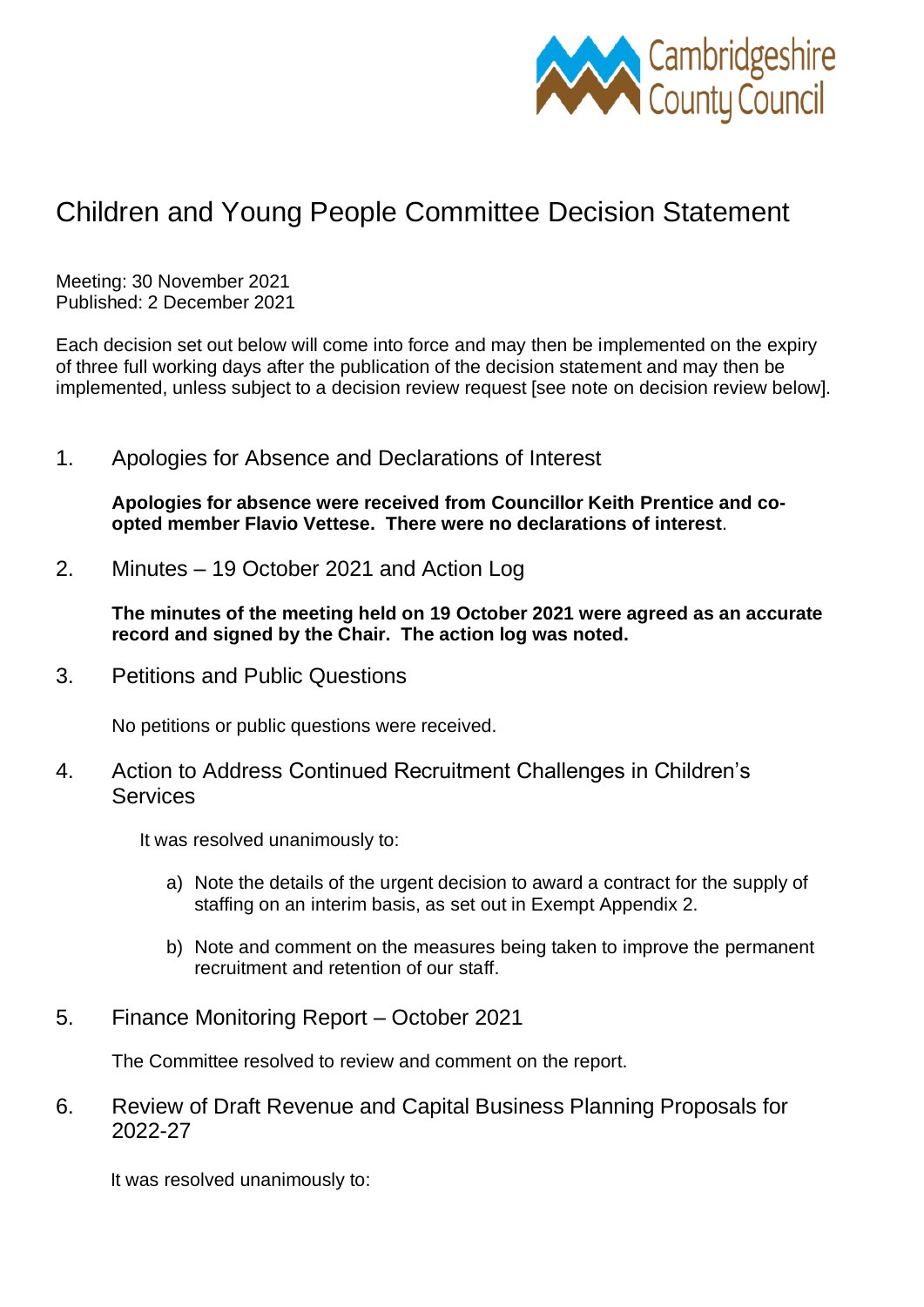a) Note the progress made to date and next steps required to develop the business plan for 2022-2027.



- b) Comment on **and endorse** the budget and savings proposals that are within the remit of the Committee as part of consideration of the Council's overall Business Plan.
- c) Comment on **and endorse** the proposed changes to the capital programme that are within the remit of the Committee as part of consideration of the Council's overall Business Plan.
- d) Note the updates to fees and charges for 2022-23.
- 7. Establishment of a new primary school at Waterbeach New Town (formerly Waterbeach Barracks)

It was resolved to:

Endorse Anglian Learning Trust as the Council's preferred sponsor for the first primary school to serve the Waterbeach New Town development.

8. Framework for Early Years Provision

It was resolved to:

Endorse the development of a childcare provider framework.

## 9. Service Director Report – Education

It was resolved to:

- a) Note the report, comment on the elements of the report and request any further information on the areas outlined;
- b) Note the agreement from the Communities, Social Mobility and Inclusion Committee on the wider support scheme for the Household Support Grant;
- c) Note that the Director of Education and Head of Procurement will be awarding a contract for the Christmas voucher scheme using the RM6255 for the Household Support Grant.
- 10. Free School Proposal Wisbech Secondary School

It was resolved:

a) To recommend to the Strategy and Resources Committee that a risk is identified in the corporate risk register around the non-delivery of free schools; and agree to fund required school places if free school projects approved through the DfE's central Free School Programme were not to proceed and the Council has an identified basic need for places in the area that school would serve.